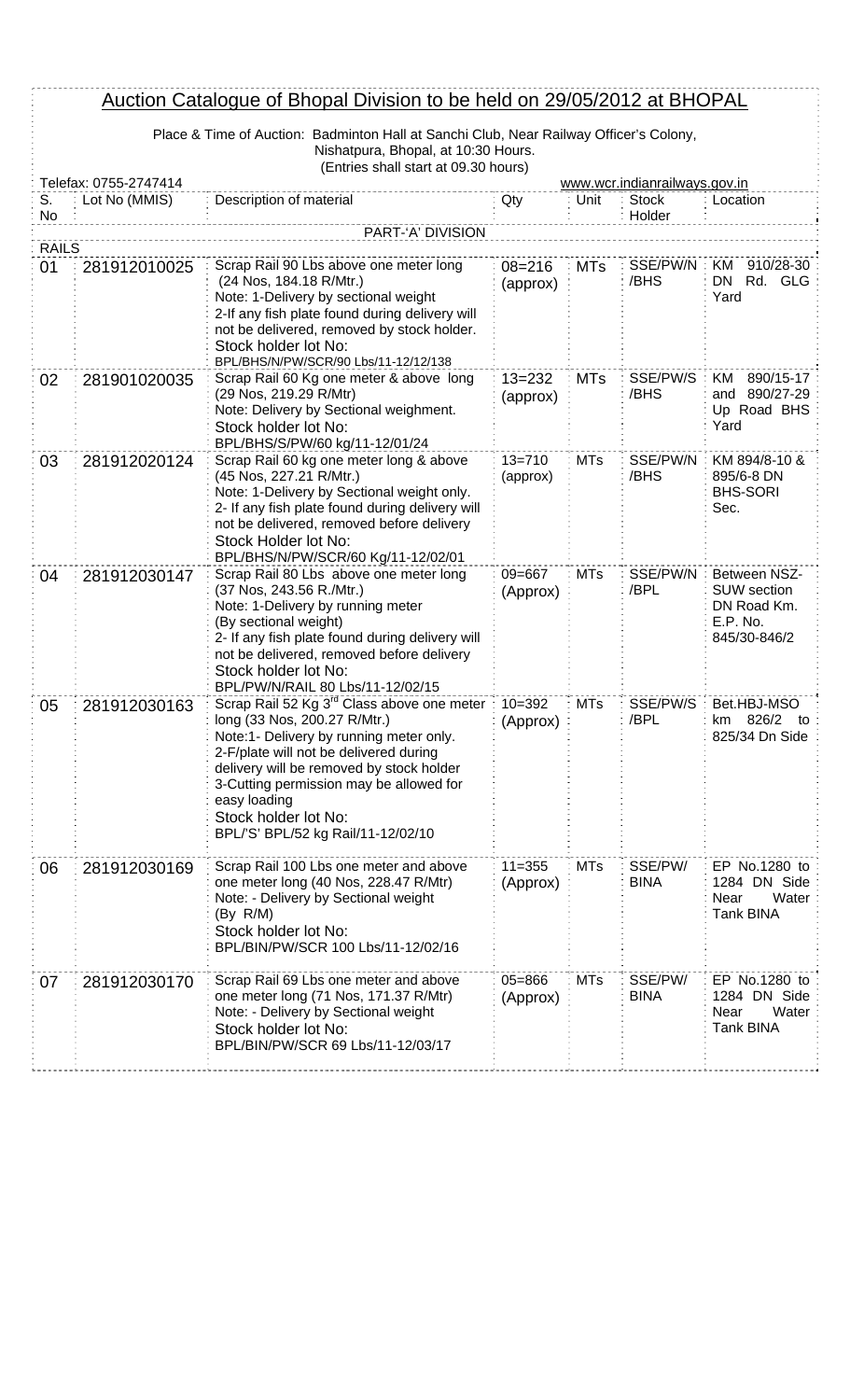| 08              | 281912030190 | Scrap Rail 52 Kg III Class above one meter<br>long (55 Nos, 585.96 R/Mtr)<br>Note:1-Delivery by Running meter<br>2-Cutting may be allowed for easy loading.<br>3-F/Plate will not be delivered during<br>delivery will be removed by S/holder.<br>Stock Holder Lot No;<br>BPL/'S'BPL/52 kg Rail/11-12/03/28 | $30 = 405$<br>(approx) | <b>MTs</b> | SSE/PW/S<br>/BPL       | Bet.MSO-<br>MDDP Bet.Km<br>823/7-5up<br>Side, 823/3-<br>822/29Up side,<br>822/27-23<br>– Up<br>side, & 822/26-<br>24 Dn side.                |
|-----------------|--------------|-------------------------------------------------------------------------------------------------------------------------------------------------------------------------------------------------------------------------------------------------------------------------------------------------------------|------------------------|------------|------------------------|----------------------------------------------------------------------------------------------------------------------------------------------|
| 09              | 281912030198 | Scrap unserviceable Pull out 60 kg Rail III<br>class above one meter long<br>(144 Nos, 442.82R/Mtr)<br>Note: 1-Delivery by actual weight.<br>2- Cutting may be allowed for easy loading.<br>Stock Holder Lot No;<br>BPL/PWS/Scrap/Pulled Rail/11-12/03/23                                                   | $26 = 400$<br>(approx) | <b>MTs</b> | SSE/PW/S<br>/BPL       | KM 824/15-13<br>side<br>Up<br>at<br><b>MSO Yard</b>                                                                                          |
| 10              | 281912030199 | Scrap Rail 82 Lbs III Class above one<br>meter long (22 Nos, 119.32 R/Mtr)<br>Note: 1-Delivery by actual weight.<br>2-Cutting may be allowed for easy loading.<br>3-F/Plate will not be delivered during<br>delivery will be removed by S/holder.<br>Stock Holder Lot No;<br>BPL/'S'BPL/82 Lbs/11-12/03/15  | $04 = 438$<br>(approx) | <b>MTs</b> | SSE/PW/S<br>/BPL       | <b>MSO</b><br>yard<br>Bet.Km<br>824/27-25up<br>Side, 824/23-21<br>Up side,824/<br>20-18 Dn side,<br>824/17-15Up<br>side.823/31-29<br>Upside, |
| 11              | 281912040001 | Scrap Rail 52 kg above one meter long<br>(61 Nos, 576.26 R/Mtr)<br>Note: 1-Delivery by sectional weight<br>3-Cutting permission may be allowed for<br>easy loading<br>Stock Holder Lot No;<br>BPL/'SVPI/52 kg Scrap Rail/11-12/33/03                                                                        | $29 = 902$<br>(approx) | <b>MTs</b> | SSE/PW/S<br><b>VPI</b> | KM<br>1195/8-9<br>LH Side SVPI :<br>Yard                                                                                                     |
| 12 <sub>2</sub> | 281912040006 | Scrap Rail 60 Kg one meter long & above<br>(45 Nos, 421.58 R/Mtr.)<br>Note: delivery by Sectional Weight<br>Stock Holder Lot No;<br>BPL/BHS/N/P.Way/SCR /60 kg/11-12/03/68                                                                                                                                  | $25 = 438$<br>(approx) | <b>MTs</b> | SSE/PW/N<br>/BHS       | 900/20-22<br>KM.<br>Road<br>DN<br><b>SORI-SUMR</b><br>Section.                                                                               |
| 13              | 281912040007 | Scrap Rail 60 Kg 3 <sup>rd</sup> Class one meter long<br>(86 Nos, 1095.49 R/Mtr.)<br>Note: delivery by Sectional Weight<br>Stock Holder Lot No;<br>BPL/BAQ/P.W./60 kg R/11-12/20                                                                                                                            | $66 = 102$<br>(approx) | <b>MTs</b> | SSE/PW/B<br>AQ         | KM 964/3-5<br>&<br>964/13-15<br>UP.<br>Road                                                                                                  |
| 14              | 281912040008 | Scrap Rail 52 kg above one meter long<br>(224 Nos, 2419.80 R/Mtr)<br>Note: -1-Delivery by sectional weight<br>2-Cutting Permission may be allowed for<br>easy loading.<br>Stock Holder Lot No;<br>BPL/'SVPI/52 kg Scrap Rail/11-12/32                                                                       | 125=563<br>(approx)    | <b>MTs</b> | SSE/PW/S<br><b>VPI</b> | KM1228/7-<br>1229/2 LH Side<br>Padarkhedha<br>Yard                                                                                           |
| 15              | 281912050009 | Scrap Rail 60 Kg one meter long & above<br>(29 Nos, 361.36 R/Meter)<br>Note: Delivery by Sectional Weight<br>Stock Holder Lot No:<br>BPL/BHS/N/P.Way/SCR 60 kg/2011-<br>12/03/72                                                                                                                            | $21 = 804$<br>(approx) | <b>MTs</b> | SSE/PW/N<br>/BHS       | 904/31-33<br>ΚM<br>Up<br>Road<br><b>SUMR-GLG</b><br>Section                                                                                  |
| 16              | 281912050010 | Scrap Rail 60 Kg one meter long & above<br>(48 Nos, 329.38 R/Meter)<br>Note: Delivery by Sectional Weight<br>Stock Holder Lot No:<br>BPL/BHS/N/P.Way/SCR 60 kg/2011-<br>12/03/73                                                                                                                            | $19 = 875$<br>(approx) | <b>MTs</b> | SSE/PW/N<br>/BHS       | 903/31-33<br>KM<br>Up<br>Road<br><b>SUMR Yard</b>                                                                                            |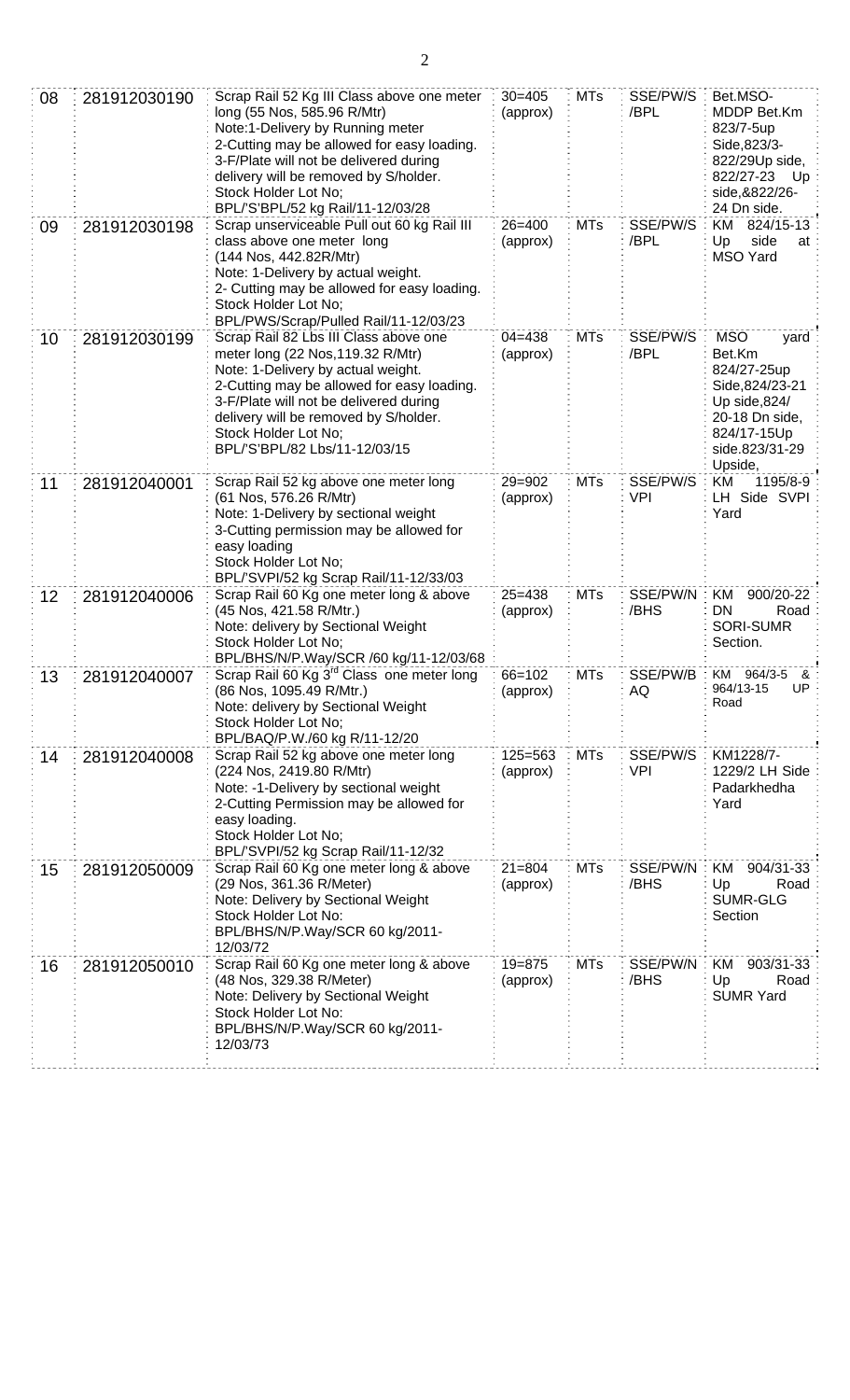| 17    | 281912050011 | Scrap Rail 52 Kg one meter long & above<br>(42 Nos, 241.15 R/Meter)<br>Note: Delivery by Sectional Weight<br>Stock Holder Lot No:<br>BPL/BHS/N/P.Way/SCR 52 kg/2011-<br>12/03/74                                                                                                                                                  | $12 = 513$<br>(approx) | <b>MTs</b> | SSE/PW/N<br>/BHS     | 903/29-31<br>KM<br>Up<br>Road<br><b>SUMR Yard</b>                                                                    |
|-------|--------------|-----------------------------------------------------------------------------------------------------------------------------------------------------------------------------------------------------------------------------------------------------------------------------------------------------------------------------------|------------------------|------------|----------------------|----------------------------------------------------------------------------------------------------------------------|
| P.WAY |              |                                                                                                                                                                                                                                                                                                                                   |                        |            |                      |                                                                                                                      |
| 18    | 281911050060 | A-Released Girder Bridge Span 2x6.18 M<br>$(2$ Nos)<br>B- Released Girder Bridge Span 1x6.18 M<br>(1 No)<br>Note :1-Delivery by actual weighment<br>2-Cutting May be allowed for easy loading.<br>Stock holder lot No:<br>BHS/PW/Sc Girder /10-11/01/07                                                                           | $9 = 442$<br>(approx)  | <b>MTs</b> | SSE/PW/N<br>/BHS     | 1-KM<br>920/23-<br>27EP Up Road<br><b>PAI Yard</b><br>2- KM 920/31-<br>33 EPUp Road<br>PAI Yard                      |
| 19    | 281912020068 | Scrap C.I. Gr.II CST-9 Plate coupled intact<br>heavy rusted<br>Note: Delivery by number(pair)<br>Stock holder lot No:<br>BPL/ET/PW/SC.CI Gr.II/11-12/09/01                                                                                                                                                                        | 213                    | Pair       | SSE/PW/E<br>т        | EP-1153 to EP-<br>1161<br>Engg.<br>Siding<br>ET-<br>Passenger<br>Yard                                                |
| 20    | 281912030164 | A-Scrap 52 kg CMS Xing 1:12 on PSC<br>(24 Nos)<br>B- Scrap 52 kg CMS Xing 1:12 on Wooden<br>Sleeper (02 Nos)<br>Note: Delivery by actual weight<br>Stock holder lot No:<br>BPL/BAQ/PW/CMS Xing/11-12/18                                                                                                                           | $22 = 240$<br>(Approx) | <b>MTs</b> | SSE/PW/B<br>AQ       | 957/14-16<br>KM.<br>DN & 958/18-<br>20 DN Road                                                                       |
| 21    | 281912030175 | Scrap STS T-10273 (153 Lbs) W/out<br>distance piece & keys<br>Note: Delivery by Number.<br>Stock holder lot No:<br>BPL/'S'BPL/STS/11-12/02/18                                                                                                                                                                                     | 253                    | <b>Nos</b> | SSE/PW/S<br>/BPL     | Bet.MSO yard<br>KM824/19-17<br>Up side,<br>824/18-16Dn<br>Side, 824/15-<br>13Up side,&<br>824/1 to 823/33<br>Up side |
| 22    | 281912030204 | Scrap C.I. Gr.II Consisting of<br>A-CST-9 broken single with minor<br>attachment of Tie bar drg No. T-478<br>B-C.I. Gr.II L.K. Plate single with minor<br>attachment of Tie bar<br>C-L.K. Plate couple broken<br>Note: Delivery by actual weight<br>Stock holder lot No:<br>BPL/ET/PW/CI Gr.II/11-12/09/04                        | $08 = 396$<br>(approx) | <b>MTs</b> | SSE/PW/E<br>Τ        | EP-1153 to EP-<br>1161<br>Engg.<br>Siding<br>ET-<br>Passenger<br>Yard                                                |
| 23    | 281912030206 | Scrap C.I. Gr.II Consisting of<br>A-C.I. Pot broken mixed with minor<br>attachment of Tie bar & keys<br>B-C.I. Pot Pair broken & full with Tie bar &<br>keys.<br>C- Minor part of C.I. Pot pair attachment in<br>Tie bar & keys/pair<br>Note: Delivery by actual weight<br>Stock holder lot No:<br>BPL/ET/PW/CI Gr.II/11-12/09/07 | $15 = 648$<br>(approx) | <b>MTs</b> | SSE/PW/E<br>т        | EP-1165 to EP-<br>1161<br>Engg.<br>Siding<br>ET-<br>Passenger<br>Yard                                                |
| 24    | 281912030223 | Scrap C.I. Gr.II C.I. Pot couple broken with<br>tie bar and M.S. attachment<br>Note: Delivery by actual weight<br>Stock holder lot No:<br>BPL/ET Yd./C.I. Pot/11-12/02/20                                                                                                                                                         | $12 = 566$<br>(approx) | <b>MTs</b> | SSE/PW/Y<br>$d$ ./ET | <b>NPOH</b><br>Near<br>Shed SL 1010-<br>SL 1019                                                                      |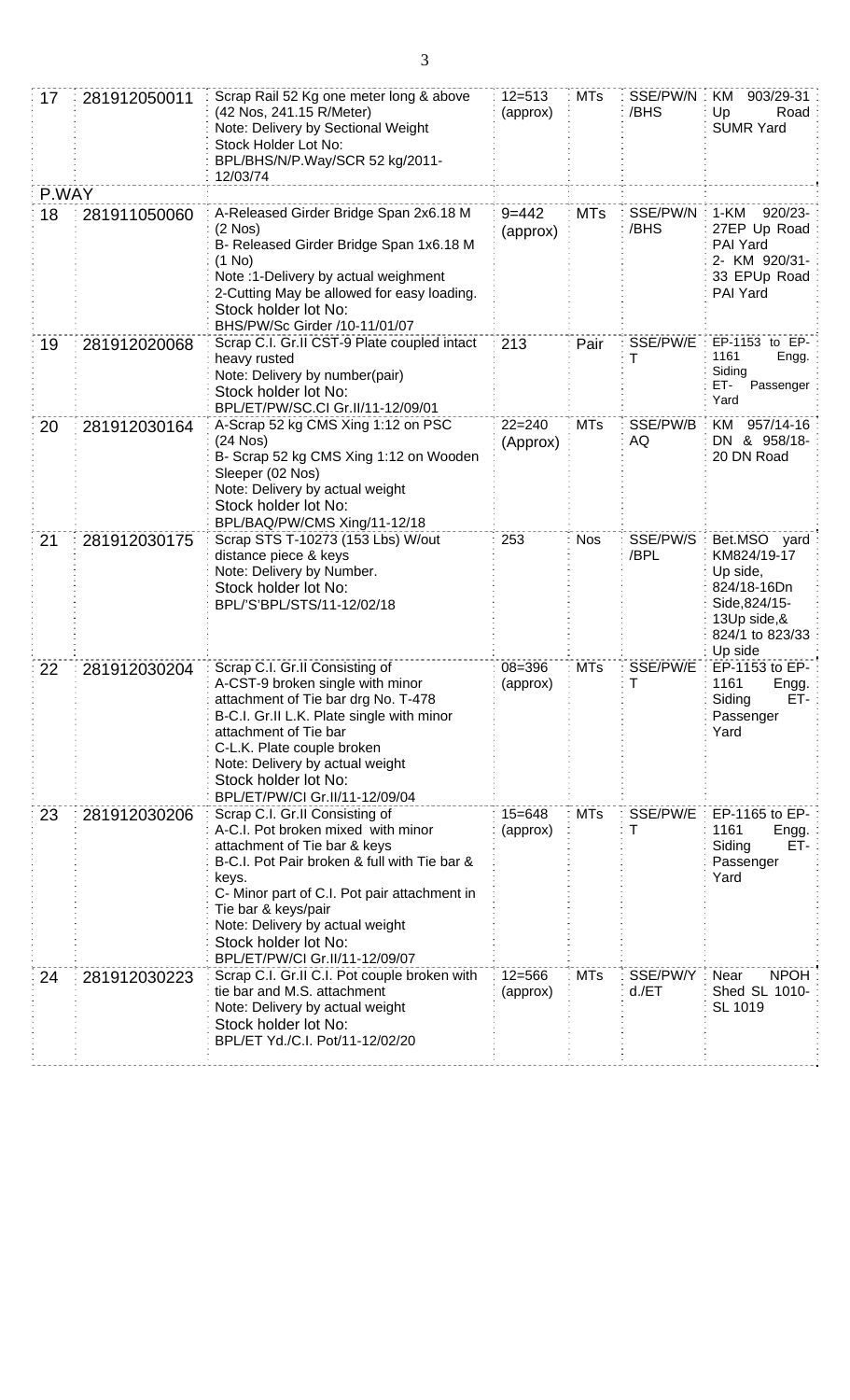| 25          | 281912030224         | Scrap C.I. Gr.II C.I. Pot couple broken with<br>tie bar and M.S. attachment<br>Note: Delivery by actual weight<br>Stock holder lot No:<br>BPL/ET Yd./C.I. Pot/11-12/02/19                                                                                                                                                                                                                                                                | $10 = 043$<br>(approx)                     | <b>MTs</b> | SSE/PW/Y:<br>$d$ ./ET     | <b>NPOH</b><br>Near<br>Shed<br><b>ELS</b><br>1001-ELS1002                                       |
|-------------|----------------------|------------------------------------------------------------------------------------------------------------------------------------------------------------------------------------------------------------------------------------------------------------------------------------------------------------------------------------------------------------------------------------------------------------------------------------------|--------------------------------------------|------------|---------------------------|-------------------------------------------------------------------------------------------------|
| 26          | 281912040004         | Scrap Steel Girder 9.14 M Span - 03 Nos<br>Note:1- Delivery by actual weight<br>2-Cutting may be allowed foe easy loading<br>Stock holder lot No:<br>BPL/ET/M/PW/G.B./11-12/3/13                                                                                                                                                                                                                                                         | $22 = 50$<br>(approx)                      | <b>MTs</b> | SSE/PW/<br>M/ET           | KM DKI/1003-<br>1007<br>DKI:<br><b>Station Yard</b>                                             |
|             | <b>NON FERROUS</b>   |                                                                                                                                                                                                                                                                                                                                                                                                                                          |                                            |            |                           |                                                                                                 |
| 27          | 281912020075         | Condemned copper with bross Various types<br>Radiator core such as modified, conventional<br>and largers types with minor ferrous attachment<br>Note: If any other material is found while<br>delivery, which is strictly restructed & it can not<br>be delivered.<br>Stock Holder's Lot No:SSE/D/ET/11-12/11                                                                                                                            | 18305<br>(approx)                          | <b>Kgs</b> | SSE/DSL/<br>ET            | Location<br>:-Near<br>H/R<br>Mech<br>Main<br>Section<br>Diesel<br>gate in<br>Loco Shed Itarsi   |
| 28          | 281911090185         | Scrap Carbon Brush with copper tail<br>released from Loco equipments.<br>Note: 1-If any other material is found while<br>delivery, which is strictly restricted & it can<br>not be delivered<br>Stock Holder's Lot No.<br>ET/TRS/CS/Scrap/NF/Carbon Brush/06/113                                                                                                                                                                         | 1100<br>(Approx)                           | Kgs        | SSE/CS/E<br>LS/TRS/E<br>T | "A" in Scrap<br>Room No.3 at<br>A.C. Loco Shed<br>Itarsi                                        |
|             | <b>OTHER FERROUS</b> |                                                                                                                                                                                                                                                                                                                                                                                                                                          |                                            |            |                           |                                                                                                 |
| 29          | 281912020088         | Scrap/Condemned & dismantal Electric<br>Loco parts consisting of Motors, Rotors,<br>Armatures, Stators of MVSL, MVSI, MVMT,<br>MCP, Arno & MCPA (ABB, CGL, SHI,<br>Ranjan, NGFE, Jyoti, Fasto, Elgi Make) and<br>Main bushing, Jet pump, ACBDJ) with<br>ferrous + Non Ferrous & Insulated material<br>Ceremic with mica papers attachment.<br>Stock Holder's Lot No.<br>ET/TRS/CS/Scrap/Cond/Motor+Rotor+Stat<br>or+Bushing+ACBDJ/06/122 | $31 = 680$<br>(approx)<br>to entire<br>qty | <b>MTs</b> | SSE/CS/<br>TRS/ET         | Near OHE Pole<br>No. ELS/1065<br><b>B</b> in Scrap Yard<br>at A.C. Loco<br>Shed Itarsi          |
| 30          | 281912030180         | Scrap Broken L.B. Spring Various type<br>$(368$ Nos)<br>Stock Holder's Lot No.ET/WRS/4/15                                                                                                                                                                                                                                                                                                                                                | $32 = 000$<br>(approx)                     | <b>MTs</b> | SSE/C&W/:<br>G/ET         | Wagon<br>repair:<br>shed ET Stack<br>Bin No.4                                                   |
| 31          | 281912030183         | Scrap Fabricated/Casted bk beam with or<br>without bk shoe and bogie main pull rod<br>Stock Holder's Lot No.ET/WRS/10/16                                                                                                                                                                                                                                                                                                                 | $15 = 000$<br>(approx)                     | <b>MTs</b> | SSE/C&W/<br>G/ET          | Wagon<br>repair<br>shed ET Stack<br>Bin No.10                                                   |
| <b>LOCO</b> |                      |                                                                                                                                                                                                                                                                                                                                                                                                                                          |                                            |            |                           |                                                                                                 |
| 32          | 281912020132         | Condemned Ferrous Engine Hood and<br>Chassis released from Cond. Loco No.<br>17259, 18389, 17249<br>Note:1- Both side CBC Yoke found in the lot<br>can not be delivered.<br>2-If any non ferrous found in the lot can not<br>be deliverd.<br>3. Cutting permission may be allowed for<br>easy loading.<br>Stock Holder Lot No:SSE/D/ET/11-12/27                                                                                          | 03                                         | <b>Nos</b> | SSE/D/ET                  | In Diesel Shed<br>EТ<br><b>Between</b><br>Line No. 10 &<br>11 Near<br>Washveseen<br>Bombay end. |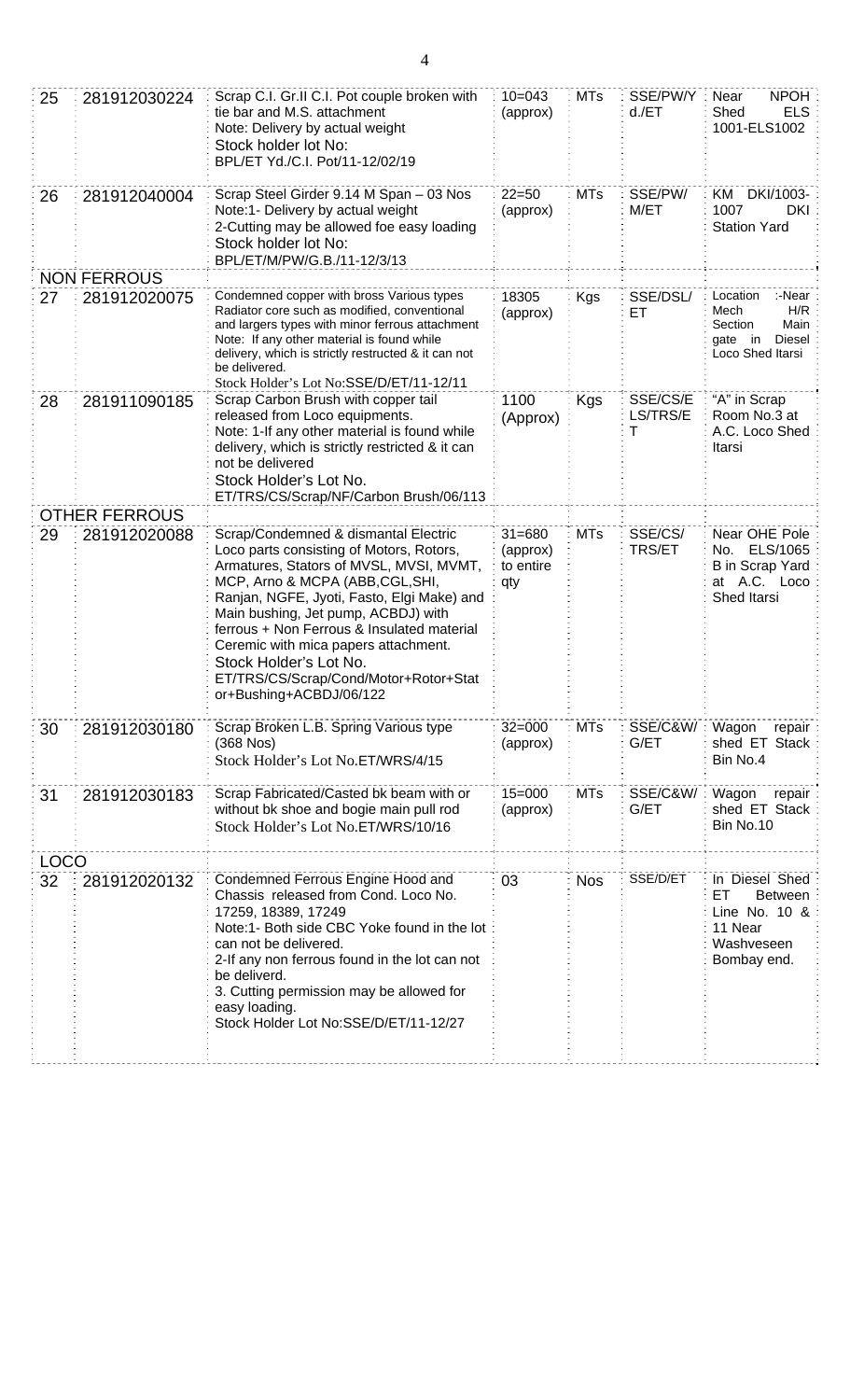|       | <b>VEHICLE</b>       |                                                                                                                                                                                                                                                                                                                                                                                                                                                                                                                                                                                                                                                   |            |            |                              |                                                |
|-------|----------------------|---------------------------------------------------------------------------------------------------------------------------------------------------------------------------------------------------------------------------------------------------------------------------------------------------------------------------------------------------------------------------------------------------------------------------------------------------------------------------------------------------------------------------------------------------------------------------------------------------------------------------------------------------|------------|------------|------------------------------|------------------------------------------------|
| 33    | 281912030178         | Condemned Ambulance MP-15/5289<br>Chasis No. DM-19563<br>Engine No. DM-19563<br>Seating Capacity 1+4<br><b>Year 1989</b><br>Make- Mahindra & Mahindra<br>Note: Cutting/Braking may be allowed for<br>easy loading.<br>Stock Holder DS 8 Note No.<br>362203 dt. 03.11.2011                                                                                                                                                                                                                                                                                                                                                                         |            | <b>No</b>  | Add.<br>CMS/BINA             | MS/BINA/Rly<br>Hospital<br>Ambulance<br>Garage |
|       | <b>MISCELLANEOUS</b> |                                                                                                                                                                                                                                                                                                                                                                                                                                                                                                                                                                                                                                                   |            |            |                              |                                                |
| 34    | 281912030181         | Scrap Plastic Cane with or without cap in<br>various Capacity<br>50 Ltrs- 50 Nos<br>35 Ltrs- 12 Nos<br>30 Ltrs- 71 Nos<br>20 Ltrs- 343 Nos<br>13 Ltrs-11 Nos<br>10 Ltrs-37 Nos<br>05 Ltrs- 02 Nos<br>Stock Holder's Lot No. ET/WRS/18                                                                                                                                                                                                                                                                                                                                                                                                             | 526        | <b>Nos</b> | <b>SSE/C&amp;W/:</b><br>G/ET | <b>NPOH</b><br>Shed<br>ET Room                 |
| 35    | 281912030182         | Drum Iron empty 20/25 Ltrs. Capacity                                                                                                                                                                                                                                                                                                                                                                                                                                                                                                                                                                                                              | 462        | <b>Nos</b> | SSE/C&W/                     | <b>NPOH</b><br>Shed                            |
|       | damaged              |                                                                                                                                                                                                                                                                                                                                                                                                                                                                                                                                                                                                                                                   |            |            | G/ET                         | ET<br>(Carriage                                |
|       |                      | Stock Holder's Lot No. ET/NPOH/17                                                                                                                                                                                                                                                                                                                                                                                                                                                                                                                                                                                                                 |            |            |                              | Room)                                          |
| Coach |                      | <b>PART-B' DEPOT</b>                                                                                                                                                                                                                                                                                                                                                                                                                                                                                                                                                                                                                              |            |            |                              |                                                |
| 36    | 280912050017         | Scrap old Iron and steel of cond coach. with or :                                                                                                                                                                                                                                                                                                                                                                                                                                                                                                                                                                                                 | $48 = 000$ | <b>MTs</b> | Dy.CMM/                      | Pocket Yard/                                   |
|       |                      | without minor wood, Decolum & Non ferrous<br>attachment (loose wood, decolum Non ferrous<br>& Restricted items will not be delivered)<br>[1] WC 85402 GS [2] WC 82401 GS<br>[3] WC 86412 GS<br>Restricted items:<br>A-Bogie items: Complete trolley including<br>following items:- Wheel Set with Axle Box &<br>Roller Bearing, Axle Box spring & Bolster spring,<br>Brake Gear Fittings, Bronze wearing pieces,<br>Bolsters, Suspension link, Wearing plate, L.S.<br>Beam, equalizing stay with pin, Draw bar hook,<br>Draft link with nut, Draft key, Screw couplings,<br>Buffer casing, Buffer plunger with spindle, Center<br>pivot pin, etc. | (Approx)   |            | <b>CRWS/BP</b>               | Track No.07/<br>CRWS/BPL                       |
|       |                      | B-Furnishing and Carpentry items: Window<br>shutters, Aluminum window frames with glass,<br>Sealed window glass, Seats and berths of AC &<br>Non AC Coaches, Unified SS Inlay, Wash basin,<br>Aluminum water tank (Over head, Under slung<br>etc), Water taps (Metallic)                                                                                                                                                                                                                                                                                                                                                                          |            |            |                              |                                                |
|       |                      | C-Air Brake items: Distributor valves, control<br>Reservoir, with common pipe brackets, Air Brake<br>cylinder, Dirt collector, Check valve with chokes,<br>Angle cocks, Isolating cocks, Auxiliary reservoirs,<br>PEV,<br>PEASD,<br>Pressure<br>gauge,<br>Guard<br>Emergency valve                                                                                                                                                                                                                                                                                                                                                                |            |            |                              |                                                |
|       |                      | D-Electrical Items: Alternator, RRU/ERUU, Fan,<br>Battery Box,<br>Compressor,<br>Battery Cell,<br>Condenser, Evaporator Unit, Pre cooling<br>transformer, Tube lighting fitting, Condenser/<br>Blower Motor, Emergency Lights, Night Lamps,<br>Seat Indication Lights, Wash Basin Lights,<br>Charging points, AC Control<br>Laptop/Mobile                                                                                                                                                                                                                                                                                                         |            |            |                              |                                                |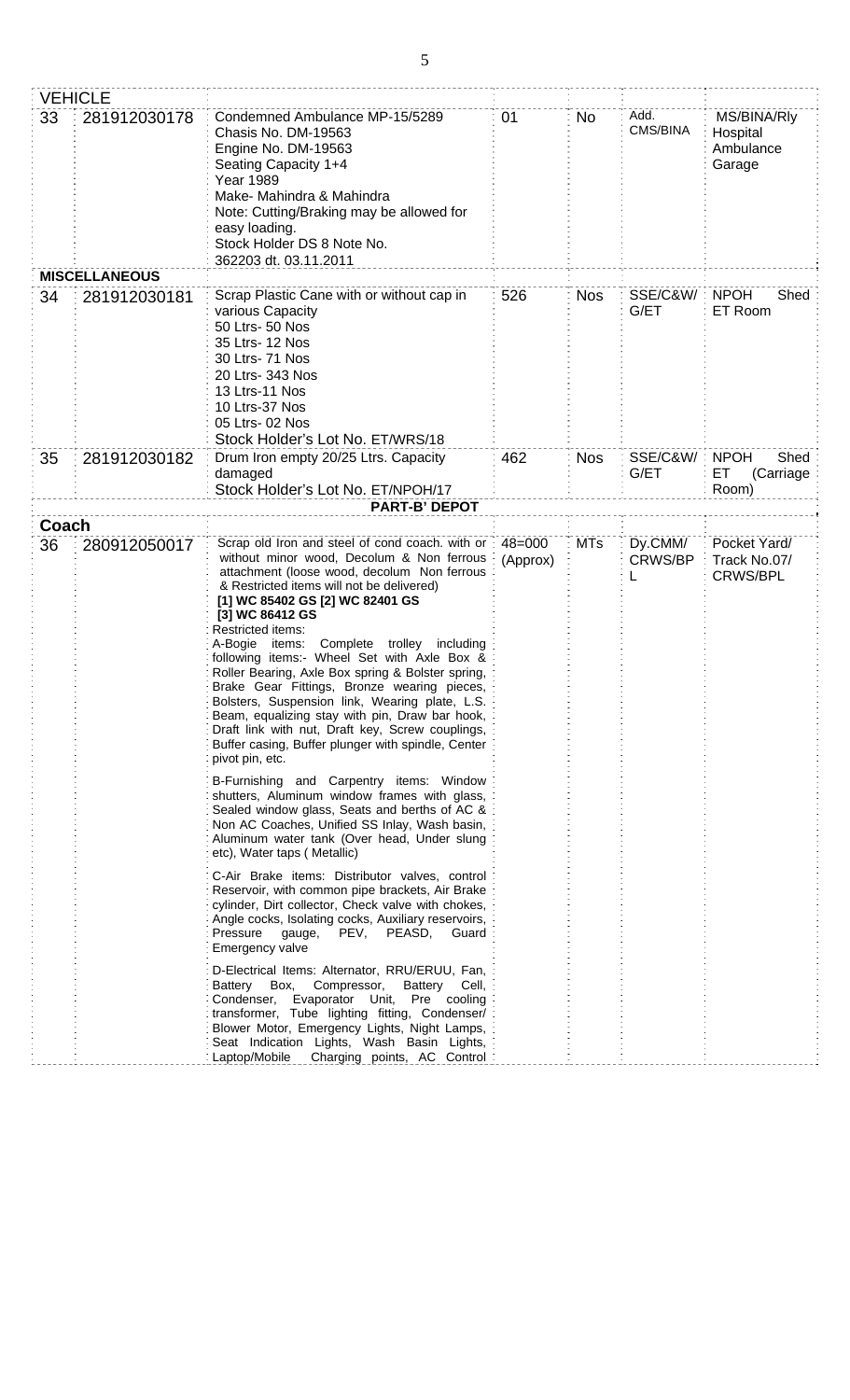|    |              | panels, RMPU units, 25 KVA Inverter.<br>Note:<br>1- Restricted item will be returned to stock holder<br>2- Delivery will be made on actual weighment<br>basis<br><b>up</b><br>to<br>entire<br>quantity<br>3-cutting allowed for easy loading<br>4- Coach will be handed over to purchaser for<br>cutting purpose in duty hour after issue of<br>delivery order.<br>5.Industrial waste excluding<br>non ferrous<br>restricted item to be stored one place as per<br>direction of stock Holder.<br>Stockholder's Lot No<br>BPL/CRWS/12-13/Cond. Coach/02/0018                                                                                                                                                                                                                                                                                                                                                                                                                                                                                        |          |     |                           |                                                 |
|----|--------------|----------------------------------------------------------------------------------------------------------------------------------------------------------------------------------------------------------------------------------------------------------------------------------------------------------------------------------------------------------------------------------------------------------------------------------------------------------------------------------------------------------------------------------------------------------------------------------------------------------------------------------------------------------------------------------------------------------------------------------------------------------------------------------------------------------------------------------------------------------------------------------------------------------------------------------------------------------------------------------------------------------------------------------------------------|----------|-----|---------------------------|-------------------------------------------------|
| 37 | 280912050018 | Scrap old Iron and steel of cond coach. with or : 48=000<br>without minor wood, Decolum & Non ferrous<br>attachment (loose wood, decolum Non ferrous<br>& Restricted items will not be delivered)<br>[1] WC 86458 GS [2] WC 86201 GSCN<br>[3] WC 85409 GS/ICF<br>Restricted items:<br>A-Bogie items: Complete trolley including<br>following items:- Wheel Set with Axle Box &<br>Roller Bearing, Axle Box spring & Bolster spring,<br>Brake Gear Fittings, Bronze wearing pieces,<br>Bolsters, Suspension link, Wearing plate, L.S.<br>Beam, equalizing stay with pin, Draw bar hook,<br>Draft link with nut, Draft key, Screw couplings,<br>Buffer casing, Buffer plunger with spindle, Center<br>pivot pin, etc.<br>B-Furnishing and Carpentry items: Window<br>shutters, Aluminum window frames with glass,<br>Sealed window glass, Seats and berths of AC &<br>Non AC Coaches, Unified SS Inlay, Wash basin,<br>Aluminum water tank (Over head, Under slung<br>etc), Water taps (Metallic)<br>C- Air Brake items: Distributor valves, control | (Approx) | MTs | Dy.CMM/<br><b>CRWS/BP</b> | Pocket Yard/<br>Track No.05/<br><b>CRWS/BPL</b> |
|    |              | Reservoir, with common pipe brackets, Air Brake<br>cylinder, Dirt collector, Check valve with chokes,<br>Angle cocks, Isolating cocks, Auxiliary reservoirs,<br>PEASD,<br>Pressure<br>PEV,<br>Guard<br>gauge,<br>Emergency valve                                                                                                                                                                                                                                                                                                                                                                                                                                                                                                                                                                                                                                                                                                                                                                                                                   |          |     |                           |                                                 |
|    |              | D-Electrical Items: Alternator, RRU/ERUU, Fan,<br>Battery Box, Compressor,<br>Battery Cell,<br>Condenser, Evaporator Unit, Pre cooling<br>transformer, Tube lighting fitting, Condenser/<br>Blower Motor, Emergency Lights, Night Lamps,<br>Seat Indication Lights, Wash Basin Lights,<br>Laptop/Mobile<br>Charging points, AC Control<br>panels, RMPU units, 25 KVA Inverter.                                                                                                                                                                                                                                                                                                                                                                                                                                                                                                                                                                                                                                                                     |          |     |                           |                                                 |
|    |              | Note:1- Restricted item will be returned to stock<br>holder                                                                                                                                                                                                                                                                                                                                                                                                                                                                                                                                                                                                                                                                                                                                                                                                                                                                                                                                                                                        |          |     |                           |                                                 |
|    |              | 2- Delivery will be made on actual weighment<br>basis<br>entire<br>quantity<br>up<br>to<br>3-cutting allowed for easy loading<br>4- Coach will be handed over to purchaser for<br>cutting purpose in duty hour after issue of<br>delivery order.<br>5.Industrial<br>waste excluding non ferrous restricted item to be<br>stored one place as per direction of stock<br>Holder.<br>Stockholder's Lot No<br>BPL/CRWS/12-13/Cond. Coach/02/0017                                                                                                                                                                                                                                                                                                                                                                                                                                                                                                                                                                                                       |          |     |                           |                                                 |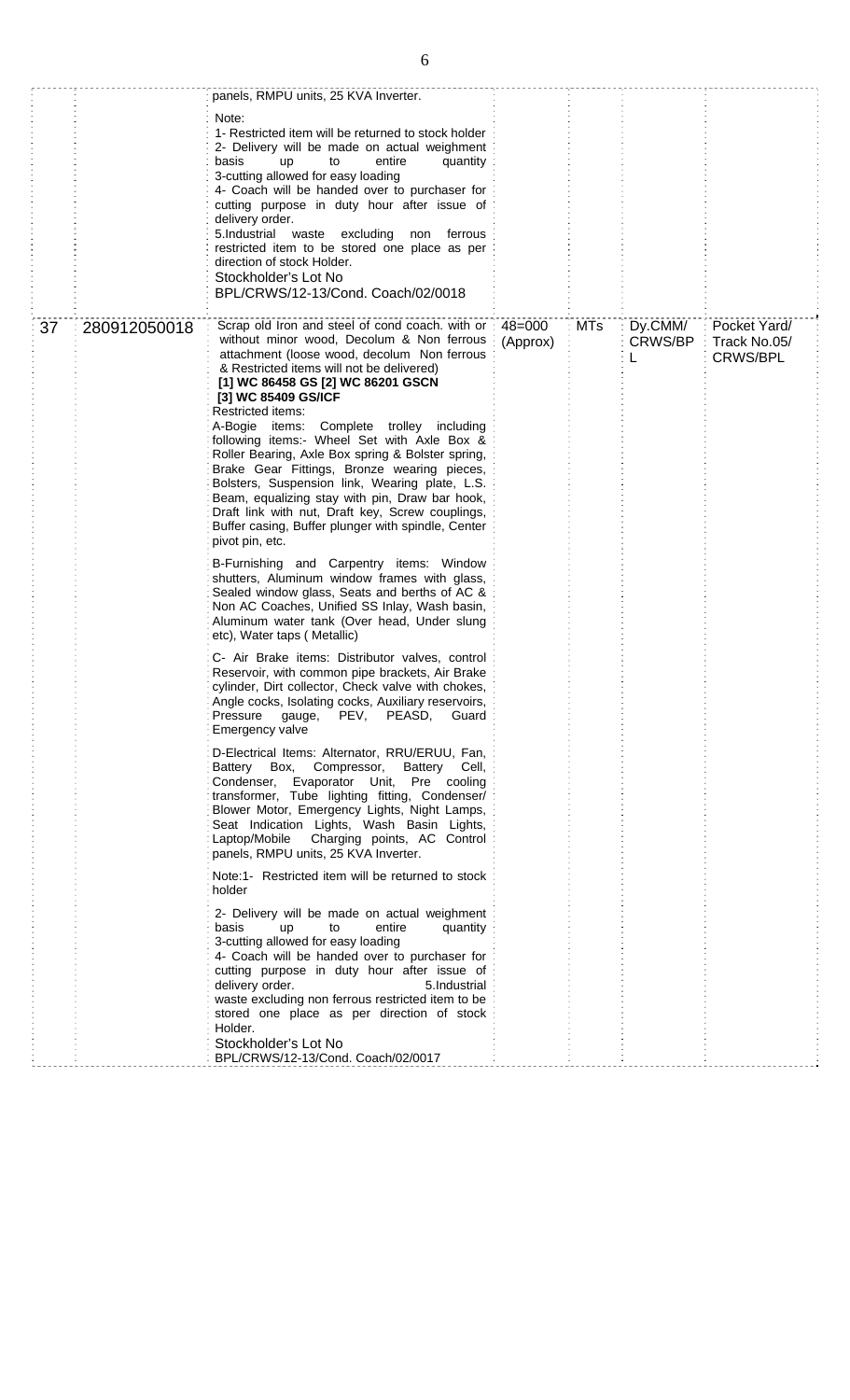|    | <b>Machinery</b>     |                                                                                                                                                                                                                                                                                                                                                                                                                                                                                                                                                                                                                                                                                                                                                                                                                                                                                                                                                                       |                                                   |                |                                |                                                                   |
|----|----------------------|-----------------------------------------------------------------------------------------------------------------------------------------------------------------------------------------------------------------------------------------------------------------------------------------------------------------------------------------------------------------------------------------------------------------------------------------------------------------------------------------------------------------------------------------------------------------------------------------------------------------------------------------------------------------------------------------------------------------------------------------------------------------------------------------------------------------------------------------------------------------------------------------------------------------------------------------------------------------------|---------------------------------------------------|----------------|--------------------------------|-------------------------------------------------------------------|
| 38 | 280911120158         | SCRAP submersible pump with or<br>without motor of sort and sizes.<br>Stockholder's Lot No<br>BPL/CRWS/11-12 / Pump / 06/0155                                                                                                                                                                                                                                                                                                                                                                                                                                                                                                                                                                                                                                                                                                                                                                                                                                         | 12                                                | Set            | Dy.CMM/<br>CRWS/BP             | POLE-11 NEW<br>SHED/SCRAP<br>YARD/ CRWS/<br><b>BPL</b>            |
|    | <b>MISCELLANEOUS</b> |                                                                                                                                                                                                                                                                                                                                                                                                                                                                                                                                                                                                                                                                                                                                                                                                                                                                                                                                                                       |                                                   |                |                                |                                                                   |
| 39 | 280912010200         | SCRAP BERTHS AND SEAT, BACK REST<br>RELEASED FROM COACHES OF SORT AND<br>SIZES WITH OR WITHOUT FERROUS FRAME<br>COIR / FOAM /LP SHEET / PLYWOOD WITH<br>OR WITHOUT REXINE INCLUDING FERROUS<br>/ NON FERROUS ATTACHMENT LIKE<br>SCREW, NUTS, BOLTS, STRIPS, RIVETS,<br>SPRINGS, HINGES ETC.<br>RESTRICTED ITEMS-RECRON WILL NOT<br>BE DELIVERD IF ANY.<br>Stockholder's Lot No<br>BPL/CRWS/11-12/RES.BERTH/08/0192                                                                                                                                                                                                                                                                                                                                                                                                                                                                                                                                                    | $35 = 000$<br>(Approx)                            | <b>MTs</b>     | Dy.CMM/<br>CRWS/BPL            | K-105 to K-130 /<br>Scrap Yard /<br>CRWS / BPL                    |
| 40 | 280912030235         | $46 = 000$<br>SCRAP Broken LP sheet and berth ply<br>(Approx)<br>of sort and sizes released from coaches<br>etc.<br>Stock holder lot No:<br>BPL/CRWS/11-12/LP Sheet/10/0226                                                                                                                                                                                                                                                                                                                                                                                                                                                                                                                                                                                                                                                                                                                                                                                           |                                                   | <b>MTs</b>     | DY.CMM/<br><b>CRWS/BP</b>      | W-45 to W-55 /<br><b>NEW SCRAP</b><br>YARD/CRWS/<br><b>BPL</b>    |
| 41 | 280912040012         | Scrap wooden packing of sort and sizes<br>s&t/crws<br>Stockholder's Lot No<br>BPL/CRWS/12-13/ Wooden packing/01/0012                                                                                                                                                                                                                                                                                                                                                                                                                                                                                                                                                                                                                                                                                                                                                                                                                                                  | $5 = 000$<br>(Approx)                             | <b>MTs</b>     | DY.CMM/<br><b>CRWS/BP</b><br>L | D-286 TO D-<br>290/SCRAP<br>YARD/<br>CRWS/BPL                     |
|    | Hazardous            |                                                                                                                                                                                                                                                                                                                                                                                                                                                                                                                                                                                                                                                                                                                                                                                                                                                                                                                                                                       |                                                   |                |                                |                                                                   |
| 42 | 280911120166         | Misc. released material from coaches<br>unserviceable scrap consisting pieces of<br>PVC sheet, broken LP sheet, PVC/plastic<br>container, PVC/ Plastic/Rubber hose pipes.<br>foam rubber, coir, Rexine, broken HDPE<br>chute. FRP items, Shutter frame, louvers,<br>Inlay, front cover of axle, small broken<br>piece of rubber item, packing material such<br>as polythene bags, un useable gunny bags,<br>broken wooden packing box, Limpet sheet,<br>packing (rubber/ fiber/ wooden) bolster &<br>draw gear etc. Nylon bushes & Nylon Items,<br>wire rope, card board, paper broken pieces<br>of of thermacole, broken glass pieces, floor<br>sweeping sand, mud, saw dust etc.<br>NOTE:- 1-Ferrous and non ferrous material<br>except minor attachment with lot will not be<br>delivered. If any<br>2- All materials should be lifted below road<br>level and sweeping condition<br>Stockholder's Lot No<br>CRWS/BPL/MECH/PCR/11-12/04/Misc.<br>released material | $170 = 000$<br>(approx)                           | M <sup>3</sup> | SSE/PCR/<br><b>CRWS/BP</b>     | New scrap yard<br>Bin No 06                                       |
| 43 | 280912030234         | Used Oil removed from Transformer in<br>Barrels, with bungs.<br>Note: Material will be sold as it where it is<br>basis and barrel.<br>1.560 mts empty barrel 13.310 mts loaded<br>Lot has been declared unserviceable by<br>Electrical department. Water removing is<br>not allowed.                                                                                                                                                                                                                                                                                                                                                                                                                                                                                                                                                                                                                                                                                  | $13 = 310$<br>(To entire<br>qty in 78<br>Barrels) | <b>MTs</b>     | DY.CMM/<br>CRWS/BP             | <b>Behind</b><br>new<br>shed of Scrap<br>yard/<br><b>CRWS/BPL</b> |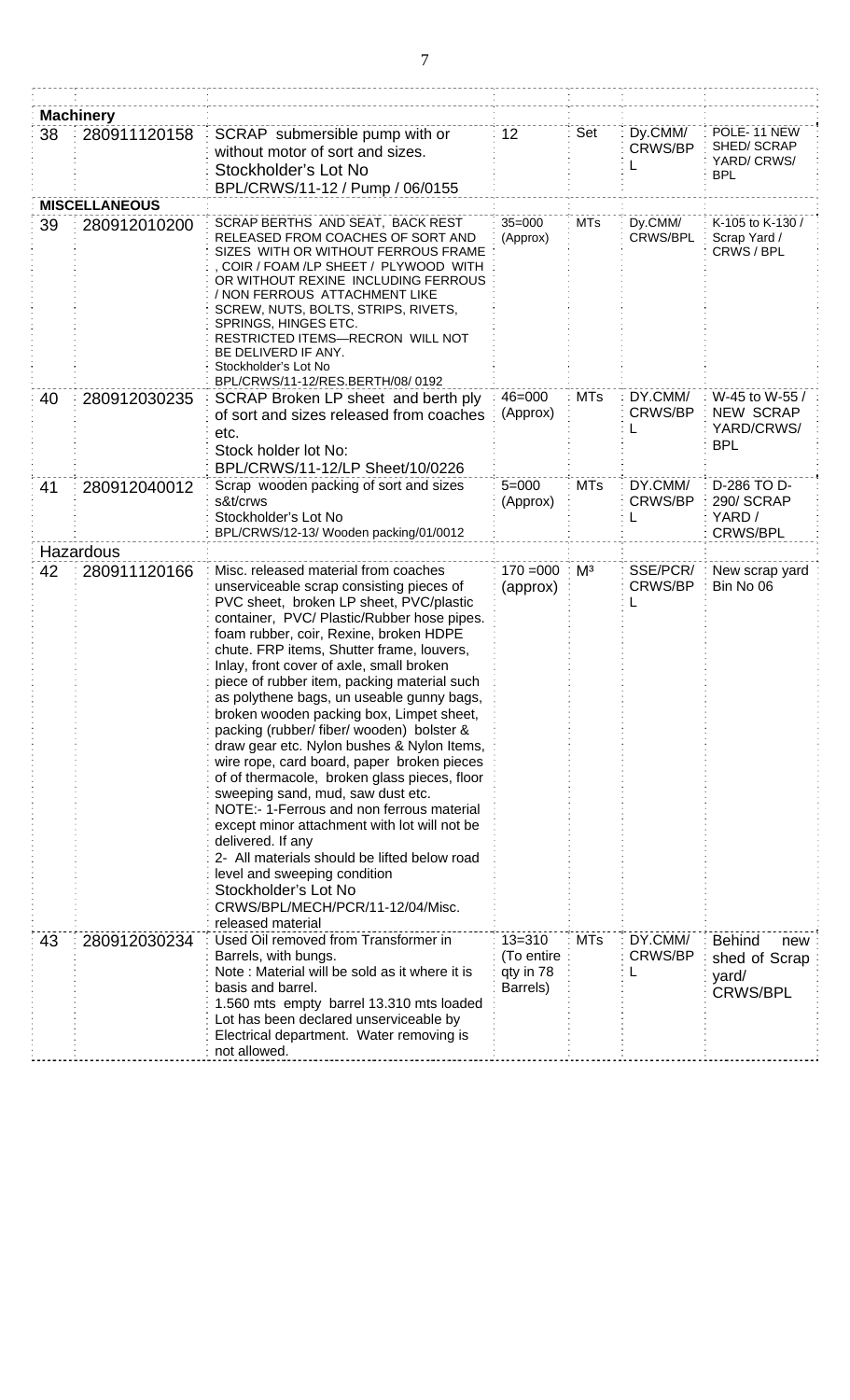| 10/0225                                   |  |  |  |
|-------------------------------------------|--|--|--|
|                                           |  |  |  |
| BPL/CRWS/11-12/TRANSFORMER OIL /          |  |  |  |
| Stock holder lot No:                      |  |  |  |
|                                           |  |  |  |
| (will be sold to CPCB approved purchaser) |  |  |  |
|                                           |  |  |  |

**N O T E**

(1) Scrap Battery / Waste Oil lots can be bid only by Firm's registered (valid) with MOEF (CPCB Certificate holder) as Recyclers/Re-processors and having environmentally sound management facilities. The person actually bidding on the firm's behalf will have to produce namely authorization letter on Firm's letterhead.

- (2) **No fire arms** / **weapon** will be allowed inside the auction hall.
- (3) After getting the Delivery Order in division lots, the scrap purchaser will contact the **DMM/EA to DRM/BPL** in the Division, along with a written request for delivery of the sold lot of scraps (other than scrap depot lots).
- **(4) Interest rate in case of delayed payment will be charged @ 7% above the Base Rate of State Bank of India prevailing on the date of auction (Railway Board letter No.2010/RS/S/709/36 Dt. 24/12/2010).**
- (5) The auction sale is subject to the General Conditions of Auction Sale, the Special Condition of Auction sale, which was circulated, vide COS JBP's letter No. WCR/SHQ/1401/Sales/01 Dated 07/06/2004 and any other condition, which will be announced/ circulated at the time of auction sale or with catalogue. The auction catalogue and general conditions of sale are also available on West Central Railway's official website: www.wcr.indianrailways.gov.in. The purchasers are bound to accept the general condition available on West Central Railway's official website.
- (6) The EMD stands forfeited if balance sale value not deposited by purchasers within the 50 days from the date of auction
- (7) Only one bidder will represent a participating firm in the auction.
- (8) The balance payment may be read as under .(i) In two installment for lot where balance sale Value exceeds Rs. 3.0 lacs but is less than Rs. 10.0 lacs (ii) In three installments for lots where balance sale Value is Rs. 10.0 lacs and above
- (A) Special Notice for Future auction :

It is intimated that E-auction is expected to be implemented shortly. Therefore all purchasers are hereby advised to get the digital signature as earliest for secured participation in E-auction. It may be noted that purchasers not having digital signature may not be able to participate in E-auction for scrap sale.

The Purchaser may obtained the digital signature from the following Govt. approved agencies.

| S.No | Name of Certified Agencies          | Website No.            | Telephone No.              |  |  |  |
|------|-------------------------------------|------------------------|----------------------------|--|--|--|
|      | Safescrypt                          | www.safescrypt.com     | 91-044-22540770            |  |  |  |
| 2    | NIC.                                | www.nic.in             | 91-011-24361133            |  |  |  |
| 3    | <b>IDRBT</b>                        | www.ldrbtca.org.in     | 91-40-23534982-85          |  |  |  |
|      | <b>TCS</b>                          | www.tcs-ca.co.in       | 91-022-22024827            |  |  |  |
| 5    | <b>MTNL</b>                         | www.mtnltrustline.com  | 91-011-4329563/41600118855 |  |  |  |
| 6    | <b>Customs &amp; Central Excise</b> | www.lcert.gov.in       | 91-011-26877960            |  |  |  |
|      | (n) Code Solutions CA (GNFC)        | www.ncodesolutions.com | 91-79-26857316/17/18       |  |  |  |

(A) E-auction to be implemented soon :

- **1) Registration fees.** There will be one centralized registration scheme for the purchasers. Bidders will be asked to submit electronically one time registration fee of Rs 10,000/- as entrance fee in central account maintained by Northern railway. The centralized registration will permit bidder to participate in all E-auction over entire Indian railway. The registration fee can be refunded to the bidders if they desire not to participate in future auction. However, such bidders can again participate in auction by depositing the requisite registration fee again.
- **2) Submission of EMD:** Bidder can deposit any amount as EMD and can submit bids equivalent to 10 times the money kept with railways. If a bidder is awarded some lot appropriate EMD for these lot will be auto deducted from EMD deposit balance by bidder and kept with railway. Bidders will also be permitted to deposit manually such EMD to Indian Railway unit as per existing practice and interface will be provided to depot to feed such information in central database.. Balance money can also be deposited by bidders electronically or manually.
- **3) Trial base –**Therefore purchasers are requested to obtain their digital certificate from aforesaid sources as early as possible. Detail regarding e-auction may be seen on website No : www.trial.ireps.com

Suggestion regarding e-auction by purchasers may be given to COS/WCR/JBP